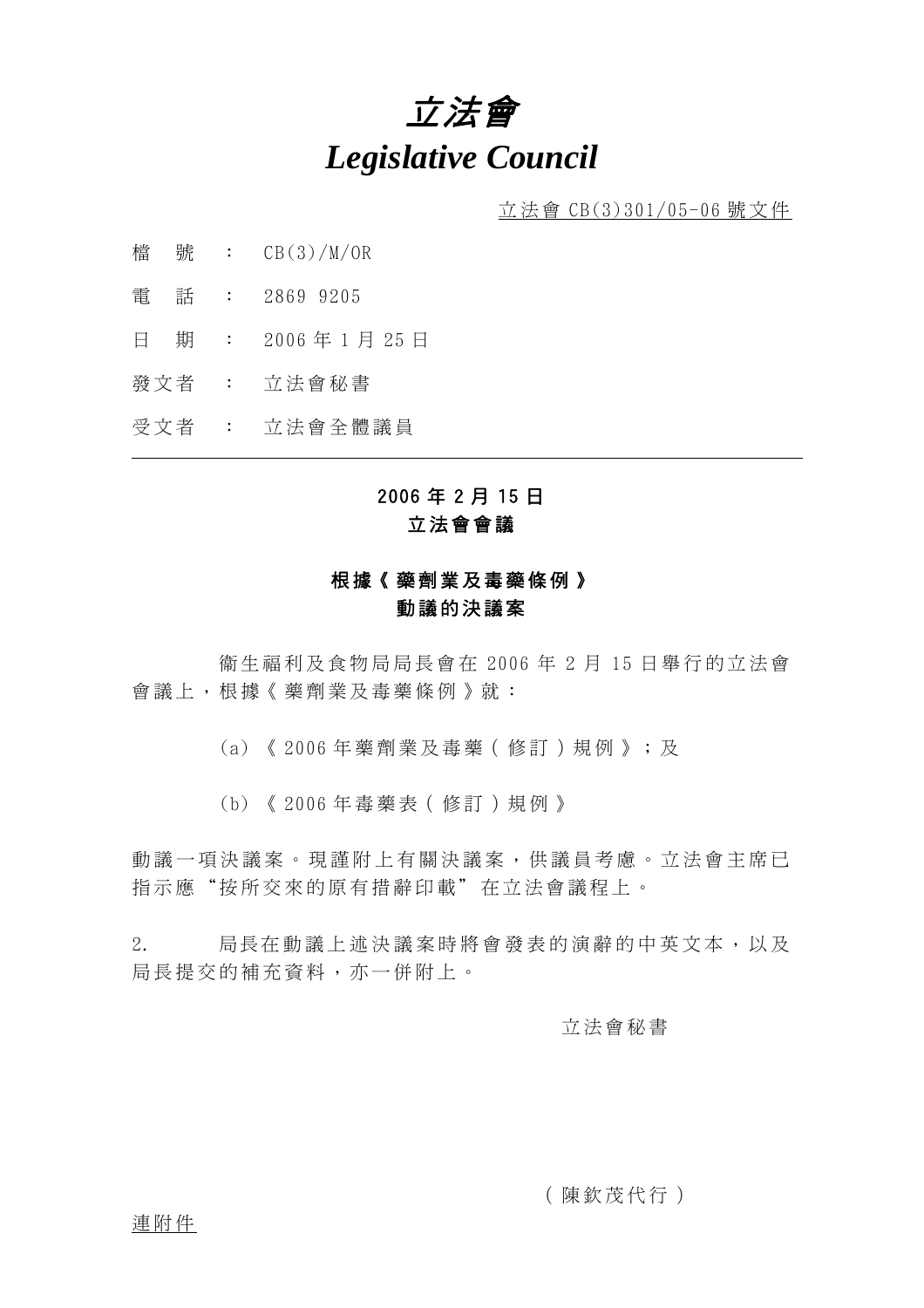《藥劑業及毒藥條例》

 $\mathbb{R}^2$ 

#### 決 議

(根據《藥劑業及毒藥條例》 (第 138 章 )第 29 條 )

議決批准藥劑業及毒藥管理局於 2006 年 1 月 19 日訂立的 —

- $(a)$  《 2006 年藥劑業及毒藥(修訂)規例》;及
- (b) 《 2006 年毒藥表 (修 訂)規例》。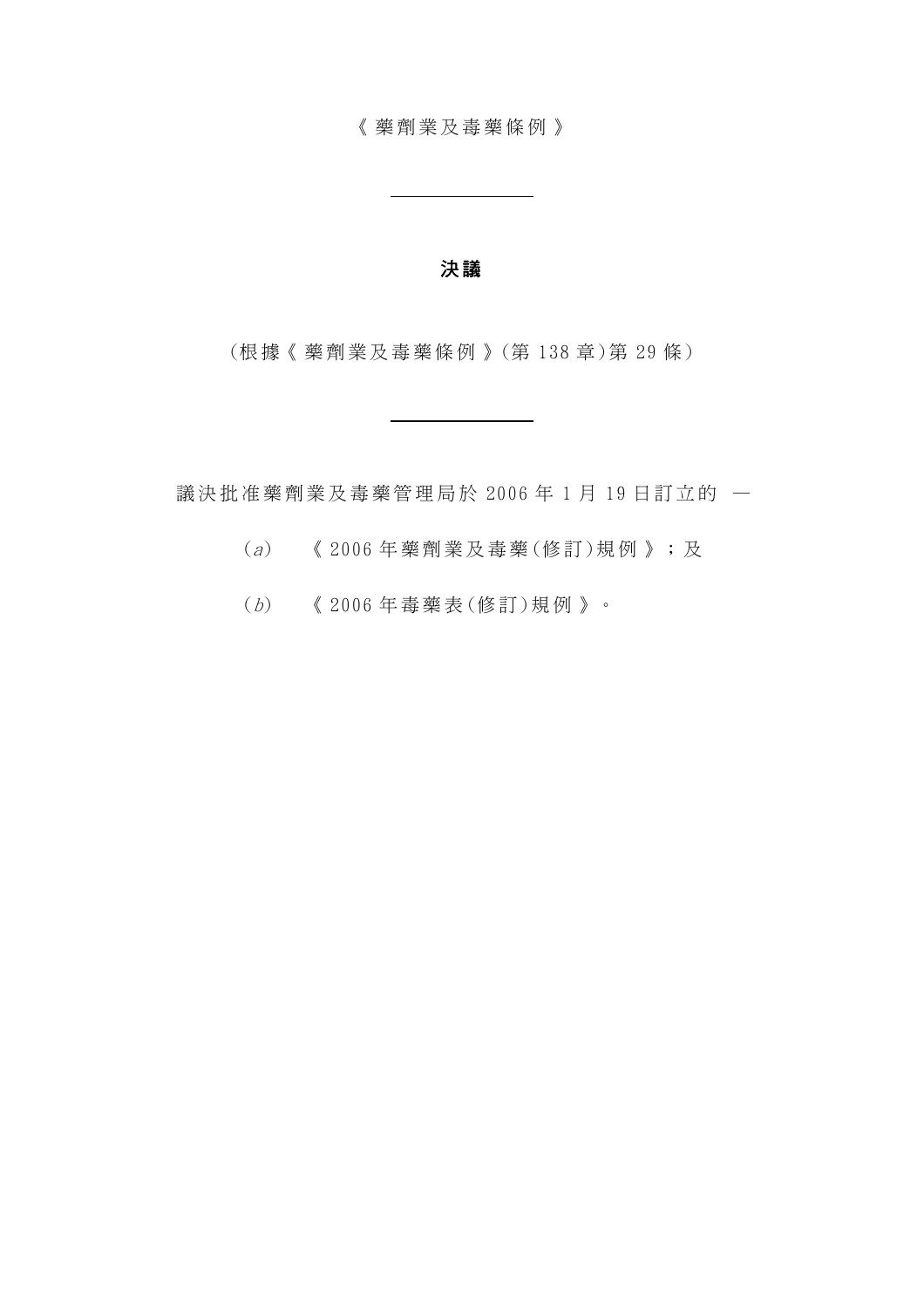#### 《 2006 年藥劑業及毒藥 (修訂 )規例》

(由藥劑業及毒藥管理局根據 《藥劑業及毒藥條例》 (第 138 章 )第 29 條在須經立法會批准的 規限下訂立)

# 1. 特別限制根據第 3 及 5 條適用的 屬毒藥表範圍內的物質

《藥劑業及毒藥規例》(第138章,附屬法例 A)附表 1 現予修訂, 在 "A"部下 -

- $(a)$  加入"厄洛替尼;其鹽類";
- $(b)$  加入"釓塞酸;其鹽類";
- $(c)$  加入"奈西立肽";
- (d) 加入"帕立骨化醇;其鹽類;其酯類;它們的鹽 類";
- $(e)$  加入"培加尼布;其鹽類"。

# 2. 第 9 條規定僅可按照註冊醫生、 註冊牙醫或註冊獸醫開出的處方 而以零售方式銷售的物質

附表 3 現予修訂, 在"A"部下 一

- $(a)$  加入"厄洛替尼;其鹽類";
- $(b)$  加入"釓塞酸;其鹽類";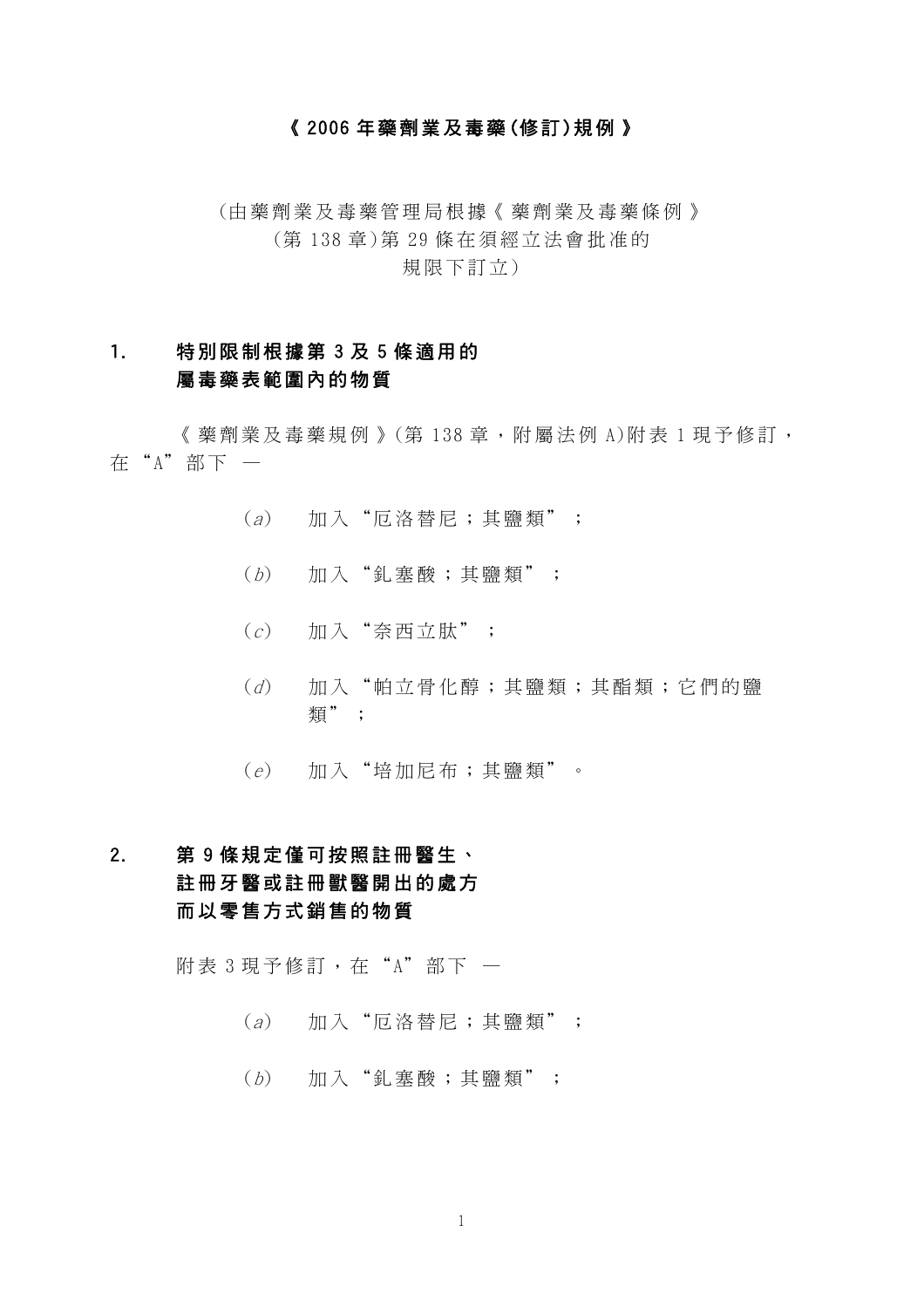- (c) 加入"奈西立肽";
- (d) 加入"帕立骨化醇;其鹽類;其酯類;它們的鹽 類";
- (e) 加入"培加尼布;其鹽類"。

藥劑業及毒藥管理局 主 席

2006 年 1 月 19 日

#### 註 釋

本規例分別在《藥劑業及毒藥規例》(第138章,附屬法例 A)("主 體規例")附表 1 及附表 3 中加入 5 種物質,使該等物質的銷售及貯存均 受《藥劑業及毒藥條例》 (第 138 章)及主體規例施加的限制所規限。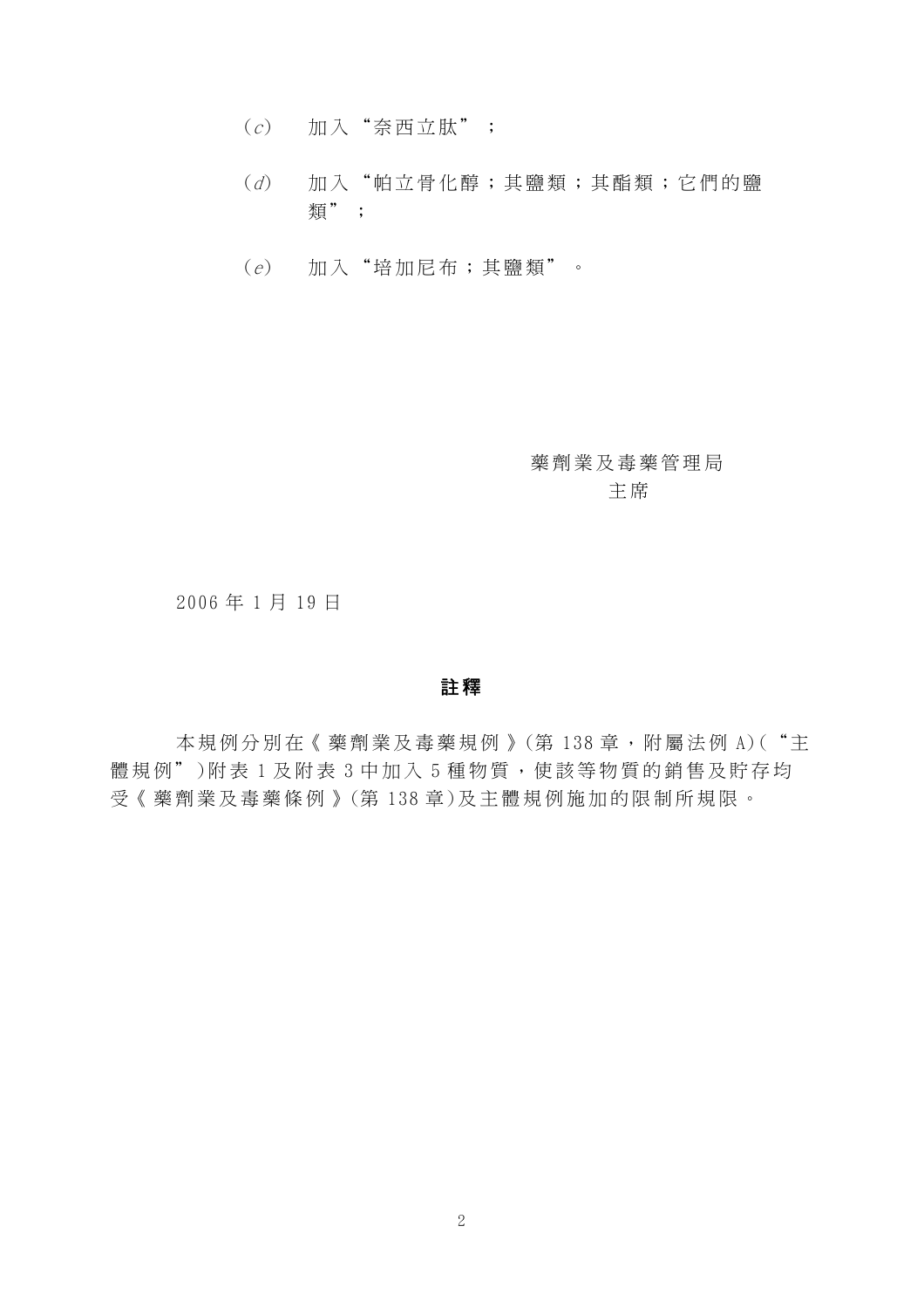#### 《 2006 年毒藥表(修 訂 )規例》

(由藥劑業及毒藥管理局根據 《藥劑業及毒藥條例》 (第 138 章) 第 29 條在須經立法會批准的規限下訂立)

#### 1. 毒藥表

《 毒藥表規例 》 (第 138 章, 附屬法例 B)的附表現予修訂, 在第 I 部中的"A"部下 —

- $(a)$  加入"厄洛替尼;其鹽類";
- $(b)$  加入"釓塞酸;其鹽類";
- $(c)$  加入"奈西立肽";
- (d) 加入"帕立骨化醇;其鹽類;其酯類;它們的鹽 類";
- $(e)$  加入"培加尼布;其鹽類"。

藥劑業及毒藥管理局 主 席

#### 2006 年 1 月 19 日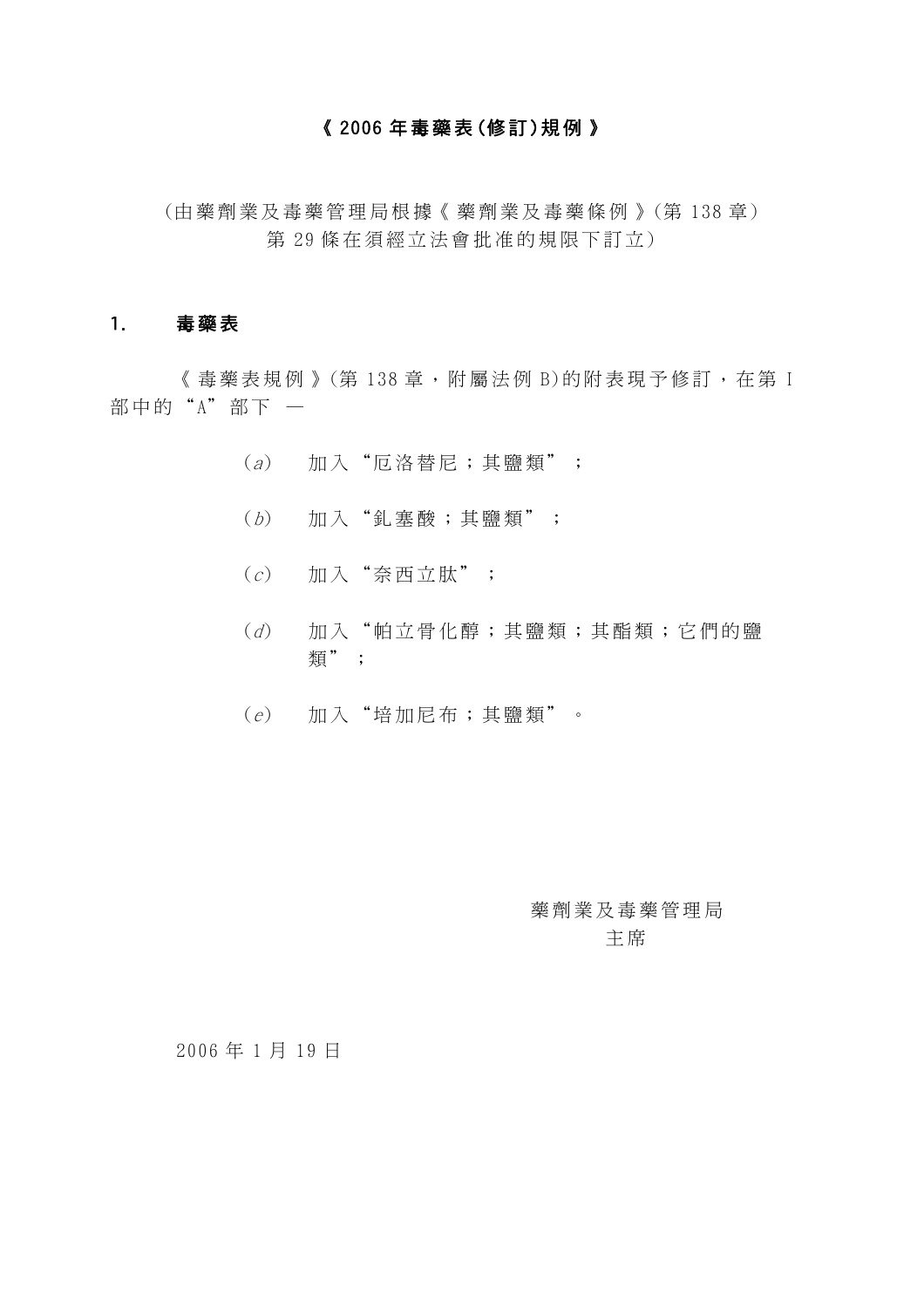#### 註 釋

本規例在《毒藥表規例》(第138章,附屬法例 B)的附表所列的毒 藥表的第 I 部中的" A"部下加入 5 種物質。該部下所列的毒藥基本上是 作醫藥用途的。《藥劑業及毒藥條例》(第138章)規定該等毒藥只可在已 根據該條例註冊的處所內由註冊藥劑師或在其在場監督的情況下銷售。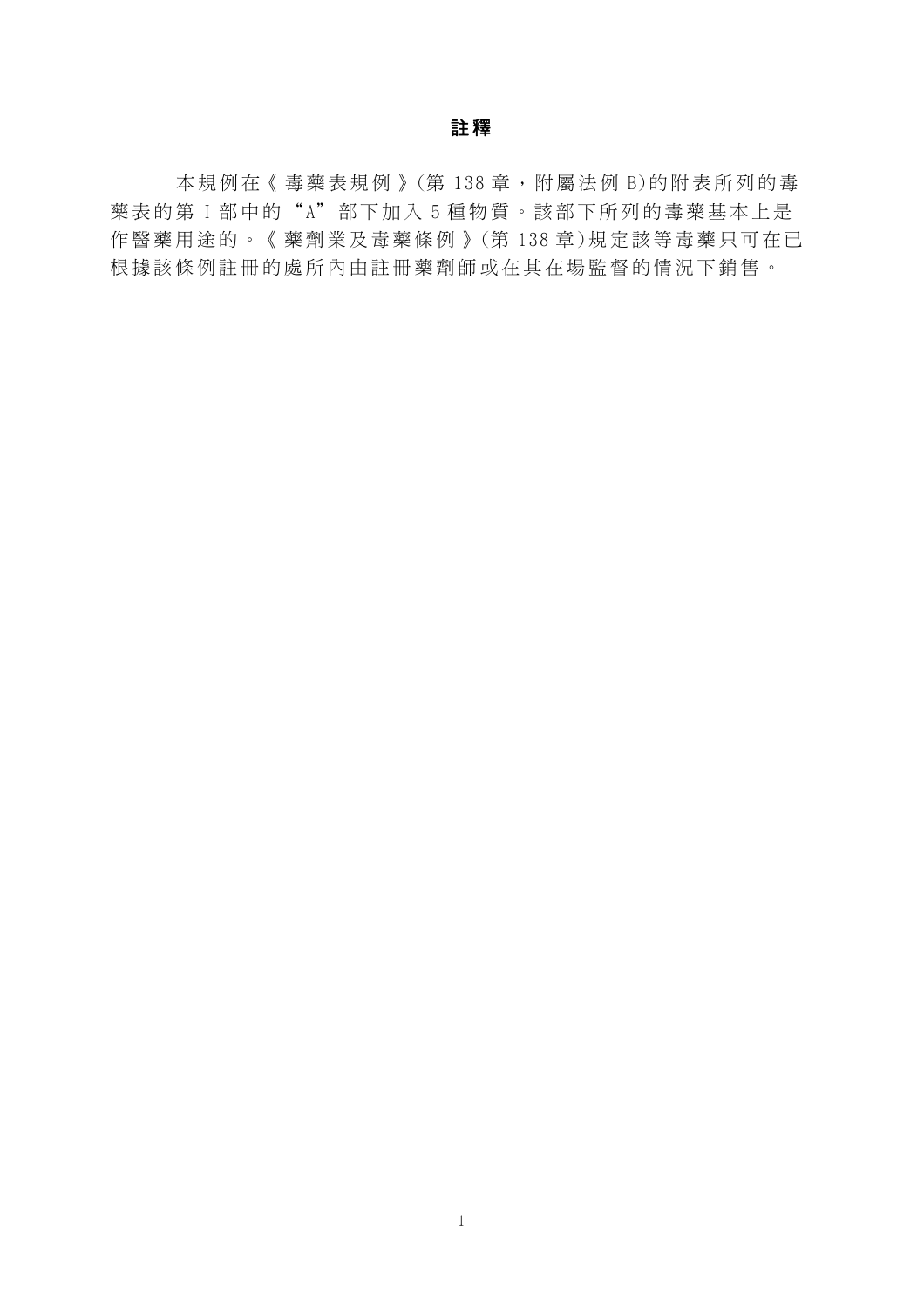# 二零零六年二月十五日立法會會議席上 衛生福利及食物局局長致辭全文

# 《藥劑業及毒藥條例》(第 **138** 章 )

# 《 **2006** 年藥劑業及毒藥(修訂)規例》 《 **2006** 年毒藥表(修訂)規例》

主席女士:

我謹動議依照提交各位議員傳閱的文件所載 我名下的提議,通過《 2006 年毒藥表(修訂)規 例》和《 2006 年藥劑業及毒藥(修訂)規例》。

2. 現時,我們根據《藥劑業及毒藥條例》制定 的一套註冊和監察制度,規管藥劑製品的銷售及供 應。根據該條例訂立的《毒藥表規例》及《藥劑業及 毒藥規例》,分別列載一個毒藥表及數個附表。刊列 在毒藥表內不同部份及各附表上的藥物,在銷售條件 及備存記錄方面受到不同程度的管制。

3. 為保障市民健康,某些藥劑製品必須在註冊 藥劑師在場監督下,在藥房出售。某些藥劑製品的銷 售詳情則須妥為記錄,包括銷售日期、購買人的姓名 及地址、藥物名稱及數量,以及購買該藥物的目的; 另一些藥劑製品則須有註冊醫生、註冊牙醫或註冊獸 醫的處方,才可出售。

4. 現在向議員提交的修訂規例,目的是要修訂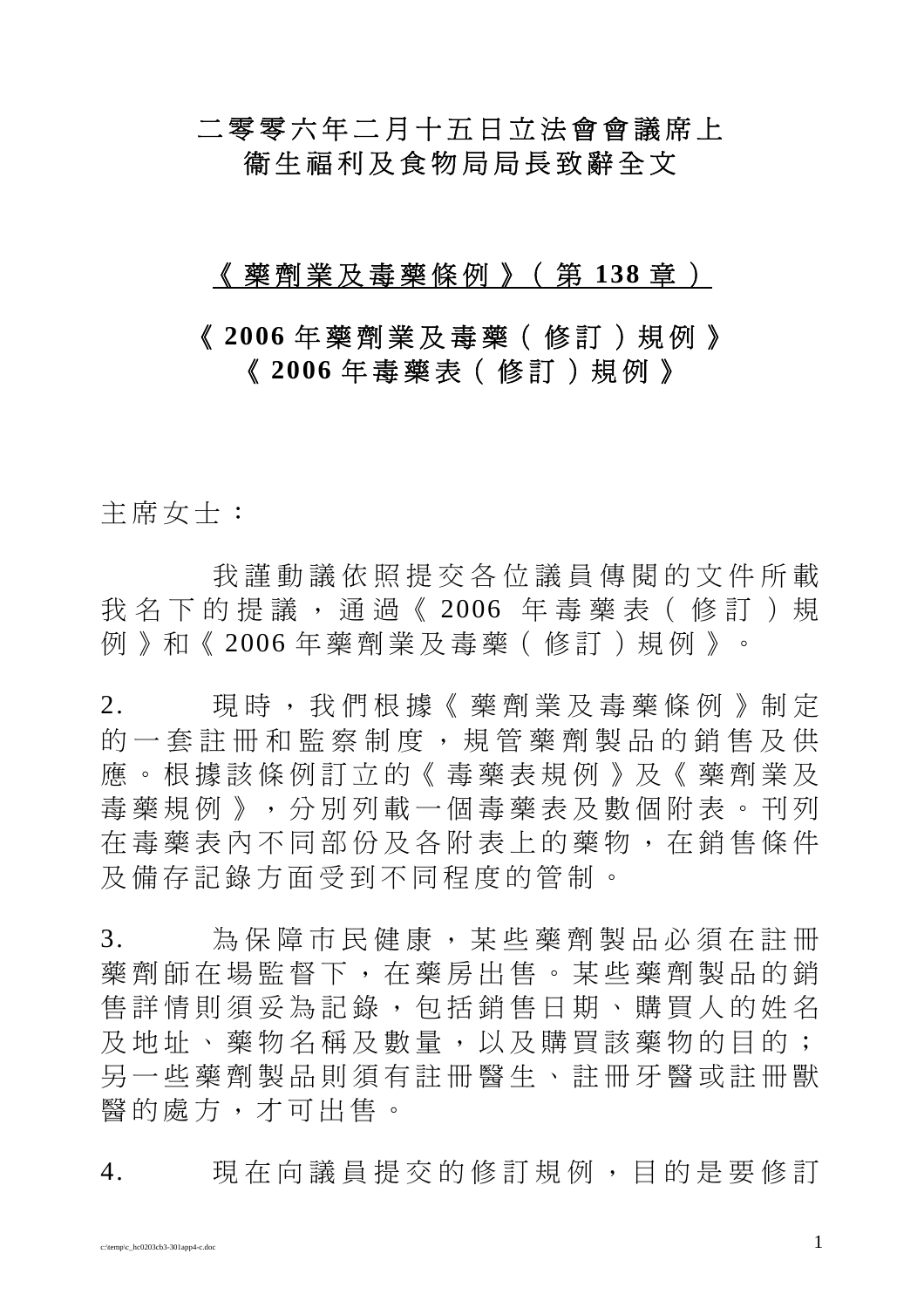《毒藥表規例》的毒藥表和《藥劑業及毒藥規例》的 附表,以便管制五種新藥物。

5. 有鑑於五種藥物的註冊申請,藥劑業及毒藥 管理局建議,在毒藥表的第一部及《藥劑業及毒藥規 例》的附表 1 及附表 3 內加列五種物質, 規定含有這 些物質的藥劑製品必須根據處方,在註冊藥劑師在場 監督下,於藥房出售。我們建議修訂規例在今年二月 十七日刊憲後即時生效,以便盡早對含有這些物質的 藥劑製品加以管制,並讓這些藥劑製品早日在市場銷 售 。

6. 上述兩條修訂規例是由藥劑業及毒藥管理局 擬定;該局根據《藥劑業及毒藥條例》第 3 條成立, 是負責規管藥劑製品註冊和管制事宜的法定權力機 關,成員來自藥劑業、醫療界和學術界。鑑於上述藥 物的效用、毒性和潛在副作用,該局認為必須作出有 關的擬議修訂。

7. 主席女士,我謹此陳詞,提出上述動議。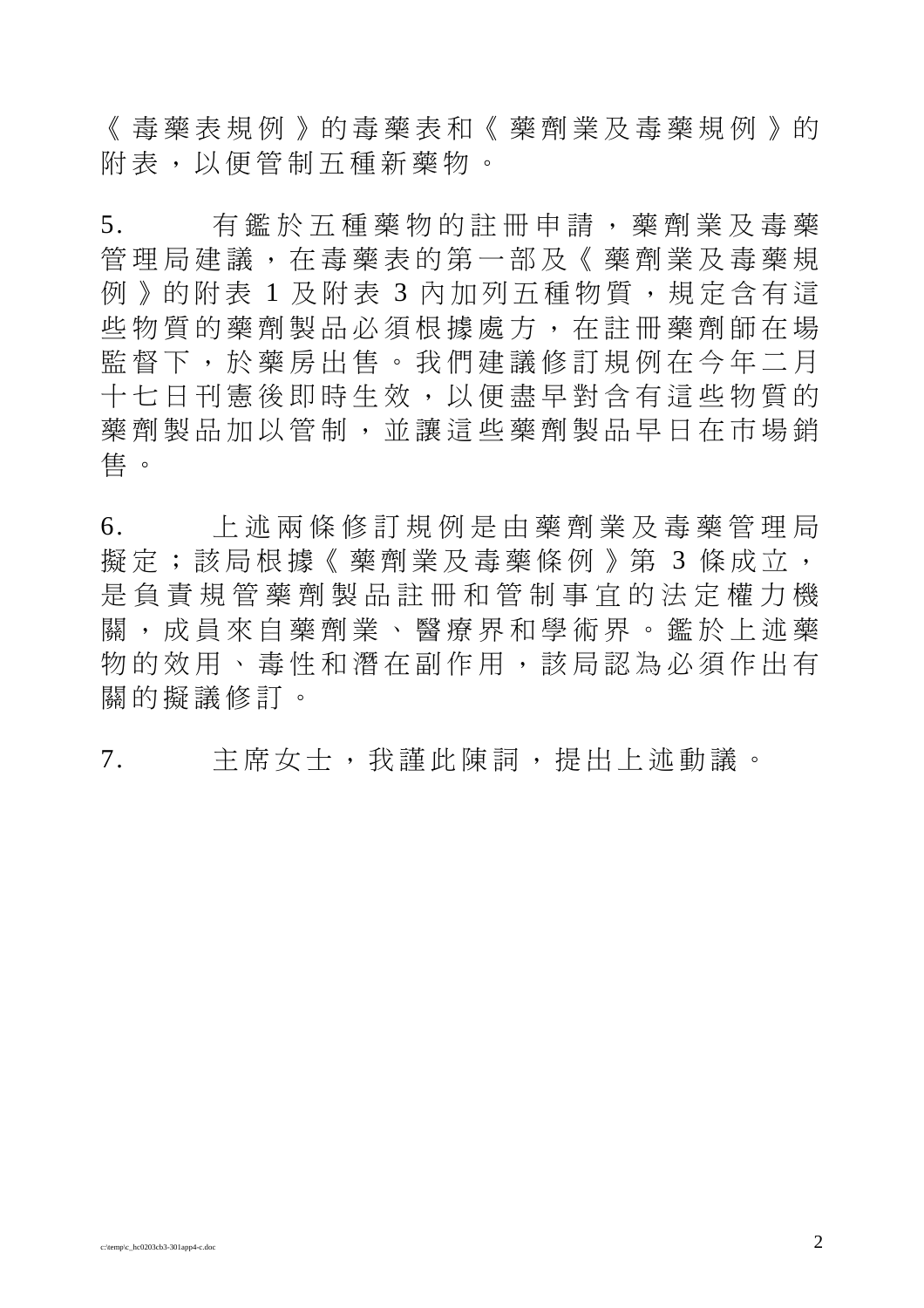### **Poisons List (Amendment) Regulation 2006**

### **Pharmacy and Poisons (Amendment) Regulation 2006**

# **Supplementary Information to the Legislative Council**

# 《**2006**年毒藥表(修訂)規例》 《**2006**年藥劑業及毒藥(修訂)規例》 提交立法會的補充資料

| <b>Drug Name</b><br>藥名             | <b>Proposed Classification</b><br>建議類別                          | <b>Reason</b><br>原因                                                                                                                                                                                              |
|------------------------------------|-----------------------------------------------------------------|------------------------------------------------------------------------------------------------------------------------------------------------------------------------------------------------------------------|
| Nesiritide<br>奈西立肽                 | Part I, First and Third<br>Schedules poison<br>第一部附表一及附表<br>三毒藥 | This drug is used to treat patients with<br>acutely decompensated congestive<br>heart failure. It should only be used<br>when the need is established by<br>medical diagnosis.                                   |
|                                    |                                                                 | 此藥用於治療急性充血性心臟衰<br>竭。此藥需經醫生確診及決定有需<br>要時才可用藥。                                                                                                                                                                     |
| Pegaptanib; its salts<br>培加尼布; 其鹽類 | Part I, First and Third<br>Schedules poison<br>第一部附表一及附表<br>三毒藥 | This drug is used in neovascular (wet)<br>age-related macular degeneration.<br>It should only be used when the need<br>is established by medical diagnosis.<br>此藥用於與年齡有關的新血管 (濕)<br>班退化。此藥需經醫生確診及決定<br>有需要時才可用藥。 |
|                                    |                                                                 |                                                                                                                                                                                                                  |